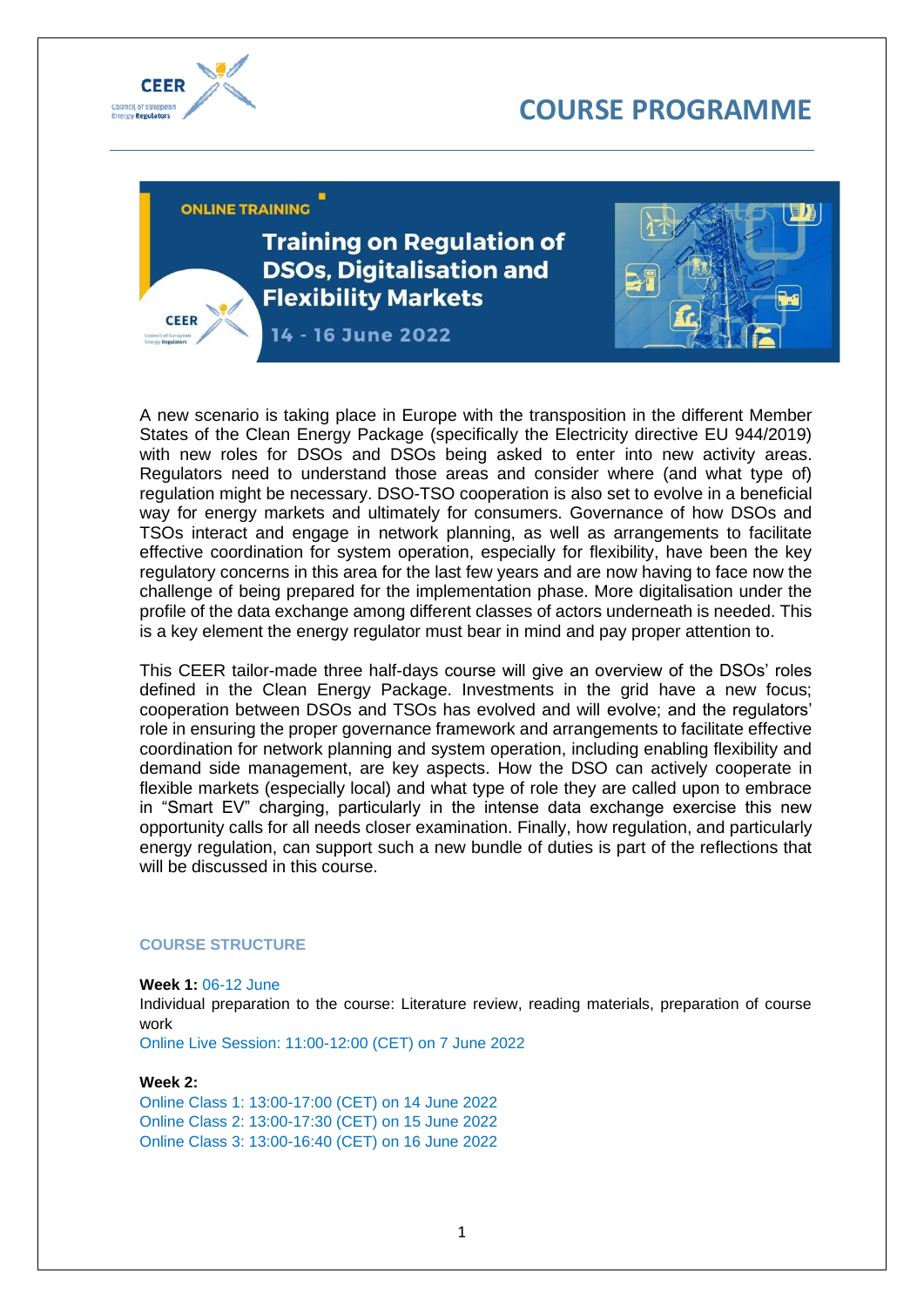



# **Tuesday, 14 June 2022 13:00-17:00 CET**

# **13:00 - 13:15 Opening remarks and round-table introduction of the participants**

Eleonora Bettenzoli, Deputy Director of Retail Energy Market- ARERA

## **13:15 - 13:30 Introducing the participants – Platform Orientation and Knowledge Assessment Exercise**

Giulia Carpentieri CEER Programme and Training Coordinator

**SESSION 1 NEW ROLE DSOs AND REGULATORY FRAMEWORK**

**13:30 - 14:10 Investment pathway for the Smart Grids development: Art 59 of the Directive 944/2019, Role of National authorities and Network Operators and the Digitalisation of Energy Action Plan.**

Giulia Serra - DGENER

## **14:10 – 14:15 Break**

**14:15 – 14:45 CEER Views on Electricity Distribution Network Development Plans**

Riccardo Vailati - ARERA

**14:45 – 15:40 How regulation could remove barriers to consumers flexibility and how this would impact the DSO**

Helena Gerard – Vito/ chair Bridge WS "Regulation"

## **15:40 – 16:00 Break**

**16:00 – 16:45 The rationale behind the EU DSO Entity: legal framework, setup and objectives**

Torsten Knop – EU-DSO/Energy Networks Europe (E.ON )

**16:45 – 17:00 Knowledge Assessment Exercise and Questions & answers**

Eleonora Bettenzoli, ARERA| Course Director Giulia Carpentieri CEER Programme and Training Coordinator Session 1 Experts

# **- END OF DAY 1 -**

# **Wednesday, 15 June 2022 13:00-17:30 CET**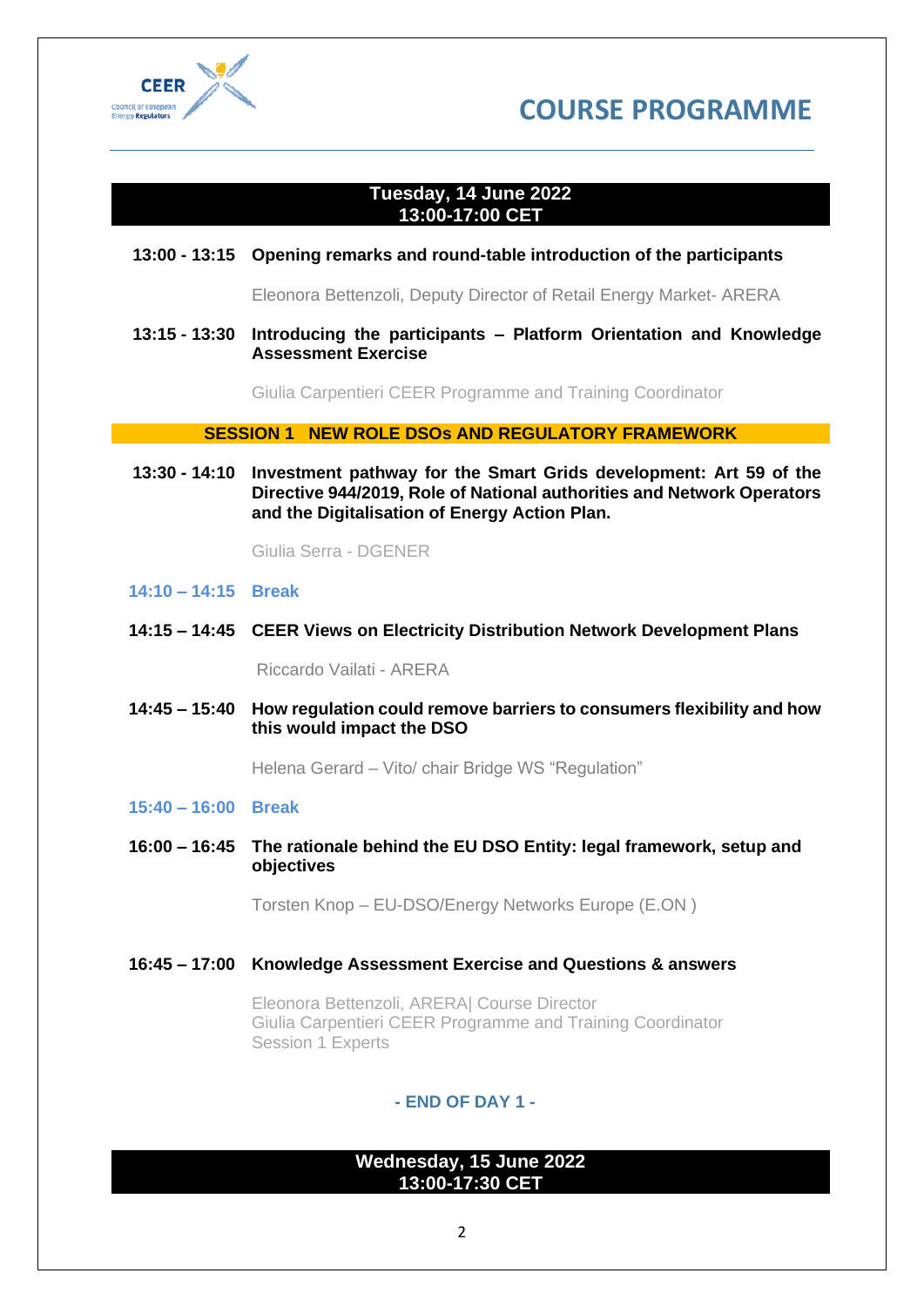



## **SESSION 2 DSO in the FLEXIBILITY MARKET**

#### **13:00 – 13:15 Wrap up of day 1, introduction of day 2**

Eleonora Bettenzoli, ARERA| Course Director

**13:15 - 13:45 New European rules on demand response: what is it and what principles are its basis**

Athina Tellidou – ACER / Chair "Balancing" TF

**13:45 – 14:15 Assessment of demand-side flexibility impact on distribution network (theoretical approach)** 

Marco Rossi – RSE / expert flexibility markets

#### **14:15 – 14:30 Break**

**14:30 – 15:15 Local Flexibility market design and TSO/DSO coordination: R&D projects**

Jose Pablo Chaves – Comillas UNIV. Research Professor

**15:15 – 16:00 How DSO can contribute in flexibility services and be incentivized to it. (How this role depends on local flexibility Market design) (national experiences – NRAs)**

Timon Dubbeling – ACM / Senior Energy Regulator

## **16:00 – 16:25 Break**

**16:25 – 17:00 Real life experience from implementing flexibility solutions. How can we advance and take the leap from pilot projects to make flexibility solutions part of DSO routine?**

Rickard Venetjoki – E.ON/Manager Political Affairs

**17:00 - 17:30 Breakout Rooms exercise and final challenge discussion** 

Eleonora Bettenzoli, ARERA| Course Director

## **- END OF DAY 2 –**

# **Thursday, 16 June 2022 13:00-16:40 CET**

## **SESSION 3 DSO DIGITILISATION**

**13:00 – 13:15 Wrap up of day 2, introduction of day 3**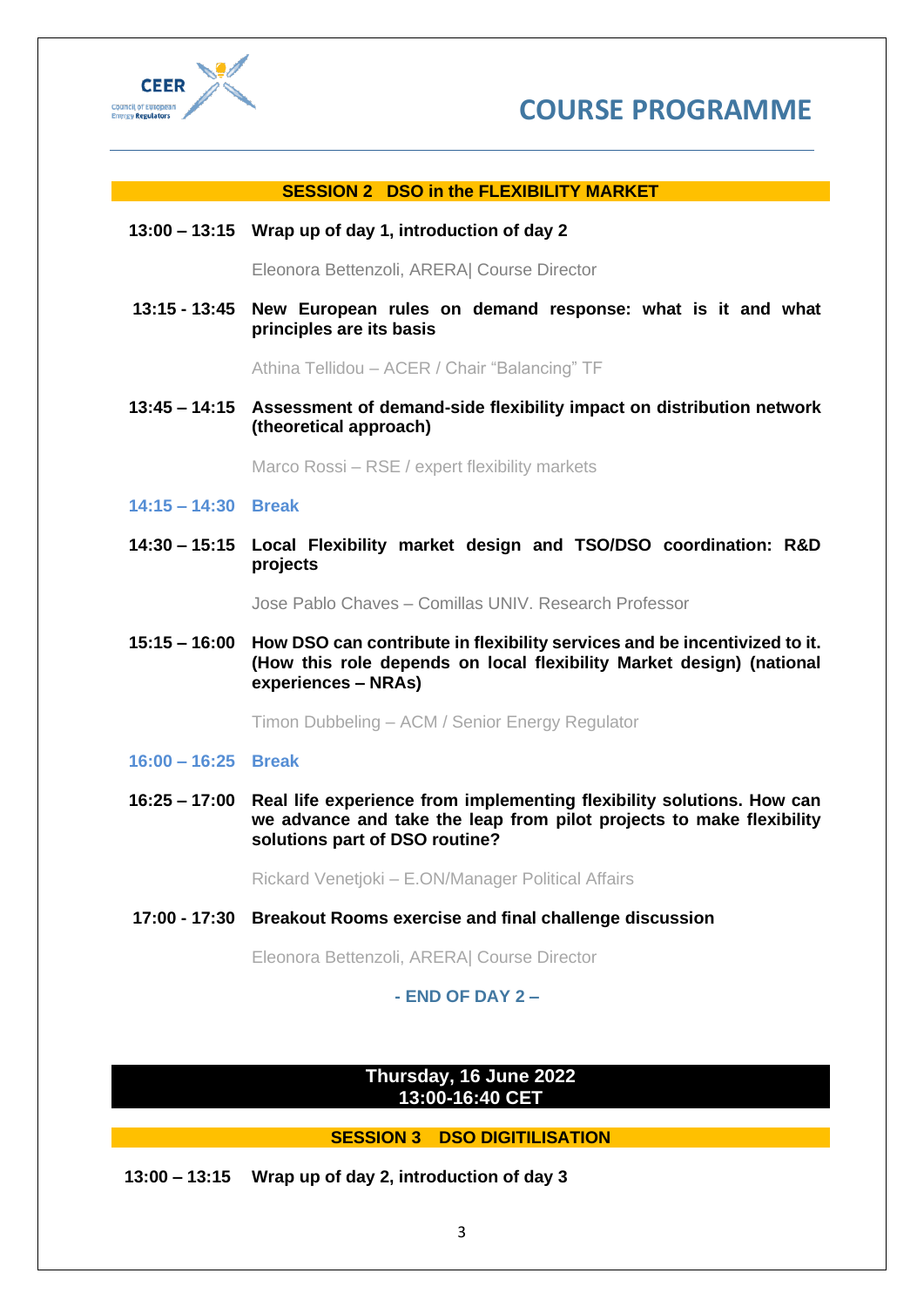



Eleonora Bettenzoli, ARERA| Course Director

# **13:15 – 13:45 Managing grid integration of electric vehicles – context view**

Cristina Corchero - Head of Energy Systems Analytics at IREC, Professor at UPC

**13.45 – 14.15 EV recharge and data exchange: differences between recharge at home and in public places**

Luca Lo Schiavo – Vicedirector Infrastructure Directory – ARERA

#### **14.15 -14:25 Break**

**14:25 – 14.55 Digital Smart Grids as key drivers to facilitate the transition to Electric Mobility**

> Luis Cunha, Director of European Policies and Projects at E-REDES. Board Member of the EU.DSO Entity

## **14.55 -15.15 Challenge Discussion**

**Participants** 

## **SESSION 4 DSO – TSO COOPERATION for DATE EXCHANGE**

#### **15:15 -15:35 SOGL (System operation Guide Lines) – global perspective**

Marco Pasquadibisceglie – ARERA/co-chair "system operation grid connection" TF - ACER

**15:35 –15:55 Case studies: DSO oriented model: Design and Operation of the Mutual Agreements System (MAS) as part of TSO/DSO Data-exchange in the Netherlands**

Bram Sieben, Alliander/Director of Corporate and Social Affairs

#### **15:55 – 16:10 Break**

**16:10 – 16:30 TSO oriented model: TSO-DSO-SGU data exchanges in the context of system and network services**

Inés Encabo Cáceres, Red Electrica Espana

**16:30 – 16:40 Questions and answers**

Eleonora Bettenzoli, ARERA| Course Director

**- END OF DAY 3 –**